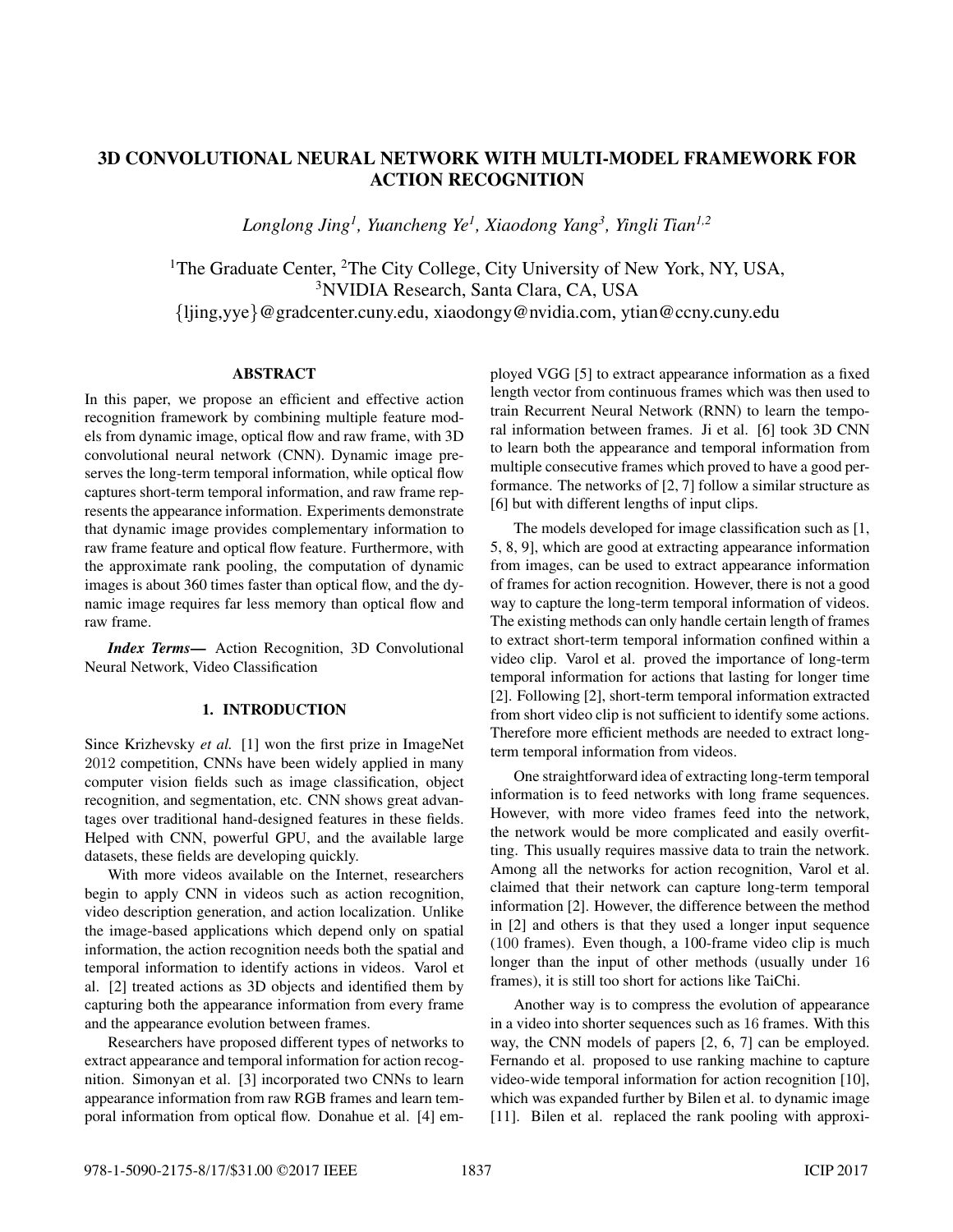

Fig. 1. The pipeline of the proposed framework. First, three models are trained to extract different kinds of information from videos. RGB Network is for extracting appearance information from raw RGB frames, Optical Flow Network is for capturing short-term temporal information from optical flow, and Dynamic Image Network is for representing long-term temporal information from the dynamic image. Finally, the outputs of the softmax of the three models are weighted to a final softmax score.

mate rank pooling to obtain dynamic image which reserves the long-term temporal information [11]. With this model, we can compress the temporal information span in a video into a short sequence, and the network can learn it from these dynamic images.

In this work, approximate rank pooling is applied in every video to generate 16 dynamic images. In addition to dynamic images, short-term temporal information is extracted from optical flow, and appearance information is extracted from raw RGB frames. We explore different fusions of the three models. Our multi-model framework achieves 88.6% in UCF101 and 57.9% in HMDB51 datasets.

## 2. PROPOSED FRAMEWORK

The pipeline of our framework is illustrated in Fig. 1. The three networks in Fig. 1 are corresponding to RGB Network, Optical Flow Network, and Dynamic Image Network. RGB Network is for extracting appearance information from raw RGB frames, Optical Flow Network is for extracting shortterm temporal information from optical flow, and Dynamic Image Network is for capturing long-term temporal information from the dynamic images generated from the video. For every video, the softmax outputs of the three models are weighted to form the final softmax score.

During training the RGB Network, raw RGB frames of each video are divided into 16-frame clips, and each of them is fed to a 3D CNN which then serves as appearance feature extractor. For Optical Flow Network, the optical flow for each video is computed, then the optical flow for every video is divided into 16-frame clips without overlap between consecutive clips. These optical flow clips are fed to another 3D CNN to train Optical Flow Network which serves as short-term temporal information extractor. For Dynamic Image Network, each video is divided into 16 clips with equal length, and each of them is compressed into one dynamic image by approximate rank pooling. Then these dynamic images are fed into a 3D CNN to train the Dynamic Image Network.

#### 2.1. DYNAMIC IMAGE GENERATION

The dynamic image generation is based on the idea of [10]. This paper proposed to employ rank pooling to capture videowide temporal information for action recognition. They take ranking machine to learn functions that can order the frame temporally, and use the parameters learned by ranking machine to represent the evolution of the appearance within the video.

Inspired by Fernando et al. [10], Bilen et al. optimized the computation process and replaced the ranking machine with approximate rank pooling [11]. With the approximate rank pooling, the dynamic images are obtained by directly applying rank pooling on the raw image pixels of a video. The parameters of the frames only depend on the relative position of the frame in the video sequence, and can be pre-computed, which speeds it orders of magnitude.

The process of generating dynamic images by approximate rank pooing is indicate by Eq. (1).

$$
\hat{\rho}(I_1,\ldots,I_T;\psi) = \sum_{t=1}^T \alpha_t \psi(I_t). \tag{1}
$$

$$
\alpha_t = 2(T - t + 1) - (T + 1)(H_T - H_{t-1}), \qquad (2)
$$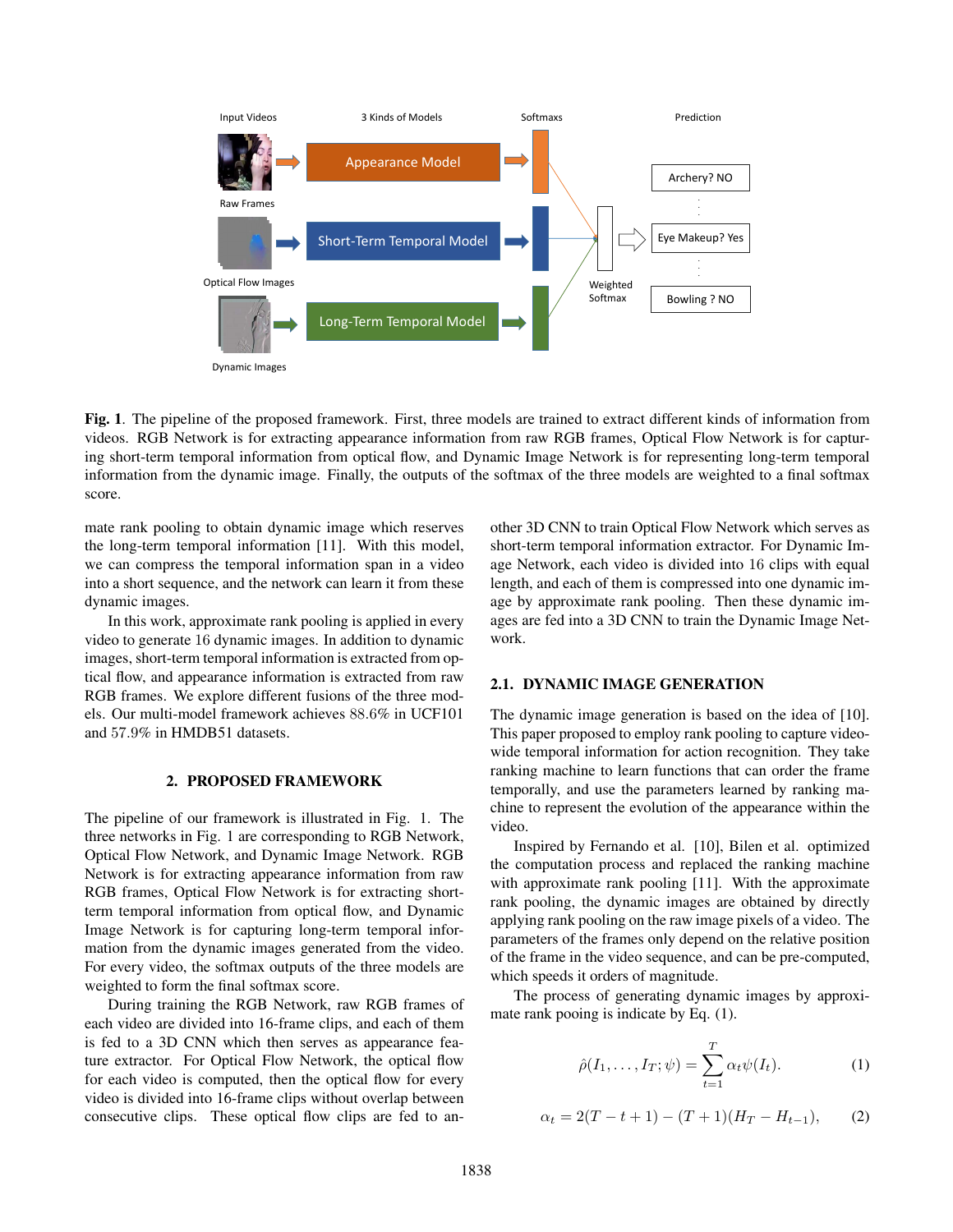where  $\psi(I_t)$  is pixels of the t-th frame, T is the length of the original video,  $H_t = \sum_{i=1}^t 1/t$  is the t-th Harmonic number and  $H_0 = 0$ . The dynamic image is actually linear combinations of every frame and the parameters  $\alpha_t$  for each frame can be obtained from Eq. (2).

In experiments, every video is divided into 16 segmentations with equal length and without overlap between consecutive segmentations, then we directly apply approximate rank pooling in each clip to generate dynamic images. From Eq. (1), the computation of dynamic image is linear combinations of the raw pixels in the frame, and it is very fast compared to optical flow computation.

# 2.2. 3D CONVOLUTIONAL NEURAL NETWORK

Ji et al. are the first to apply 3D CNN model for action recognition and achieve promising performance [6]. Compared to 2D CNN, the extra dimension in 3D CNN is temporal dimension which makes it possible to extract both spatial and temporal information from multiple frames. Among the 3D networks for action recognition, the network C3D proposed by Tran et al. [7] is a deeper network and achieves better performance, therefore we choose C3D in our framework. C3D includes 5 convolution layers, 2 fully convolution layers and one softmax layer. The size of the kernel in C3D is 3\*3\*3 which makes it more suitable for extracting spatial-temporal information than 2D CNN. In order to keep the temporal information in the first convolution layer, the size of the first max pooling is  $2*2*1$ . Except the max pooling in the first layer, all the max pooling in later layers have a size of 2\*2\*2.

In [7], the input of C3D is consecutive 16 raw RGB frames, and C3D can capture the temporal information and appearance information from these input images. However, for actions that last for a long time, 16 consecutive images are not sufficient to represent the action. After compressing the temporal information into multiple dynamic images, C3D can learn the long-term temporal information from these dynamic images. When this kind of long-term temporal information is combined with short-term temporal information and appearance information, the multi-model framework can obtain a high performance.

#### 2.3. Multiple Feature Models

Three networks are trained to model different types of features: RGB Network, Optical Flow Network, and Dynamic Image Network. After training finish, the three networks serve as feature extractor for every video. RGB Network which trained with raw RGB frames focuses on appearance information, Optical Flow Network which trained with optical flow captures short-term temporal information, and Dynamic Image-Network which trained with dynamic image learns long-term temporal information. The details of the network are as follows.

RGB Network. Raw RGB frames of every video are divided into 16-frame long clips without overlap between consecutive clips. Then these clips are fed into C3D to train RGB Network. After the training is finished, the activations of the softmax layer are extracted for every video clip. All the activations of softmax of the same video are averaged to form a final softmax score, which represents the appearance information of the short video clips.

Dynamic Image Network. Each video is divided into 16 segmentations with equal length and without overlap between consecutive segmentations, then approximate rank pooling is applied in each segmentation to generate dynamic images. After approximate rank pooing, UCF101 dataset is compressed into 13320 16-frame clips, and HMDB51 dataset into 6766 16-frame clips. The dynamic image is used to train Dynamic Image Network. After training finished, these dynamic images are passed to Dynamic Image Network, and the activations of the softmax layer are extracted. The feature extracted by Dynamic Image Network captures long-term temporal information span in a whole video.

Optical Flow Network. Varol et al. [2] showed that optical flow computed by [12] has the best performance among several methods [12, 13, 14]. We employ the method developed in [12] to compute optical flow for UCF101 and HMDB51 datasets. The optical flow is used to train Optical Flow Network. After the training is finished, the activations of the softmax layer are extracted for every video clips. All the activations of softmax of the same video are averaged to form a final softmax score. The features extracted by Optical Flow Network from optical flow model short-term temporal information within a clip.

#### 2.4. Fusion of Multiple Feature Models

After training all the models, three kinds of features are obtained for every video, RGB feature, Dynamic Image feature, and Optical Flow feature. When fusing these models, the softmax of all the models are weighted to form the final softmax score similar to [3, 15, 16, 17]. For example, when fusing the RGB Network and Optical Flow Network, the softmax of these two models are averaged to form the final classification score. All the fusions among different feature models follow the same procedure.

# 3. EXPERIMENTS

#### 3.1. DATASETS

We evaluate the performance of our proposed framework on UCF101 [18] and HMDB51 [19] datasets. UCF101 consists of 101 action categories, 13320 video clips. HMDB51 includes 51 action classes, 6766 video clips extracted from a variety of sources ranging from digitized movies to YouTube. All the experiments are conducted on the first split of these two datasets.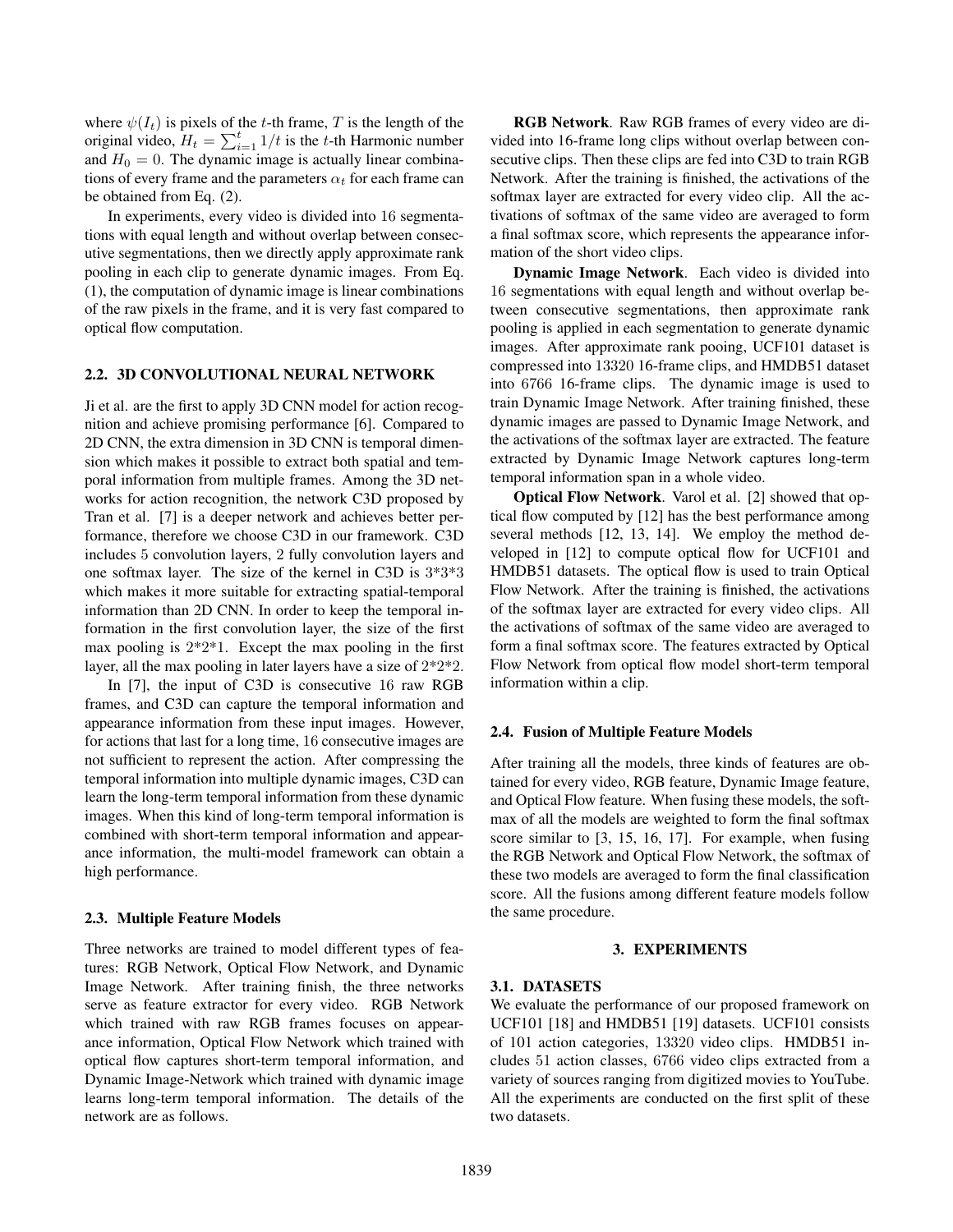Table 1. The accuracies of different modalities. 'DI' indicates dynamic image, and 'OF' is optical flow. The accuracy of the single model such as Dynamic Image is the mean precision of classification. For the fusion of models, the accuracy comes from the weighted softmax score of different models.

| Input                          | <b>UCF101</b> | HMDB51 |
|--------------------------------|---------------|--------|
| RGB with 3D CNN[7]             | 82.5          | 50     |
| OF with 3D CNN                 | 78.2          | 48.9   |
| Multilayer RGB with 3D CNN[20] | 85.4          | 53.1   |
| Multilayer OF with 3D CNN      | 82.5          | 53.0   |
| DI with 2D CNN[11]             | 70.9          | 35.8   |
| DI with 3D CNN                 | 78.4          | 46.8   |
| $RGB + DI$ with 2D CNN[11]     | 76.9          | 42.8   |
| $RGB + DI$ with 3D CNN         | 85.8          | 53.6   |
| $RGB + OF$ with 3D CNN         | 87.6          | 56     |
| $RGB + OF + DI$ with 3D CNN    | 88.6          | 57.9   |

### 3.2. LEARNING PROCESS

Three kinds of networks, RGB Network, Dynamic Image Network, and Optical Flow Network are trained with the same structure as C3D. However, these two datasets are too small to train such scale of networks. In order to avoid overfitting, we train the network based on the model pre-trained in Sport-1M which has 1 million videos in 487 categories. The initial learning rate is  $10^{-4}$  and decreased 90% every 20000 iterations. The optimization is done after 60000 iterations.

### 3.3. RECOGNITION ACCURACY

The results are reported in Table. 1. C3D with dynamic images achieves 78.4% in UCF101 which is 7.5% higher than dynamic image with 2D CNN [11]. When combining the feature of dynamic images and raw RGB frames, our multimodel achieves 85.8% which is 8.9% higher than dynamic images and raw RGB frames with 2D CNN. These two facts demonstrate the advantages of 3D CNN over 2D CNN for action recognition. The fusion of dynamic image feature and RGB feature achieves 85.8% which demonstrates that dynamic image feature is complementary to RGB feature. When we fuse the three models, the multi-model reaches 88.6% in UCF101 and 57.9% HMDB51, which demonstrates that dynamic image feature is complementary to optical flow feature and appearance feature.

#### 3.4. COMPUTATION SPEED

We compare the computation speeds for dynamic image and optical flow. We randomly select 10 videos containing 996 frames from HMDB51 dataset. The computing speed for dynamic image and optical flow are reported in Table. 2. It shows that dynamic image is about 360 times faster than optical flow. From Eq. (1), the computation cost for dynamic Table 2. The memory and speed comparison of dynamic image and optical flow. The Dynamic Image 16 in the first row means generating 16 dynamic images for every video, while Dynamic Image 32 in the second row means generating 32 dynamic images for every video. The computation of dynamic images is hundred-time faster than optical flow and needs far less memory than that of raw frame and optical flow

| <b>Generated Data</b> | Time            | <b>Memory</b>  |
|-----------------------|-----------------|----------------|
| Dynamic Image 16      | $0.348$ s/Video | 16 frame/Video |
| Dynamic Image 32      | $0.382$ s/Video | 32 frame/Video |
| <b>Optical Flow</b>   | 140s/Video      | 99 frame/Video |

image depends on the length of the clip and the number of generated dynamic images. No matter how many dynamic images generated for a video, the increase of the time cost only depends on the number of sum operation. However, the number of the sum operation is far less than that of multiplications. So the computation cost of dynamic image for a video is nearly constant.

# 3.5. MEMORY

With dynamic image, we can compress the appearance evolution span in a video into multiple images. The number of dynamic images generated for every video can be adjusted according to the length of the video. Compared to RGB frames and optical flow, dynamic image needs less memory. In our experiments, every video is compressed into 16 dynamic image, which requires less memory than optical flow. Accomplished with the speed advantage, this is a very promising to be used for real-time applications.

# 4. CONCLUSION

We have proposed a framework to fuse the short-term temporal information, long-term temporal information and appearance information for action recognition. The ranking machine can preserve the evolution of appearance into multiple dynamic images while the optical flow can capture the local temporal information. Experimental results demonstrate that dynamic image feature is complementary to RGB feature and optical flow feature, and 3D CNN is more suitable for action recognition than 2D CNN. The performance of action recognition is significantly improved by fusing all the three feature models. Furthermore, the dynamic image is hundredtime faster and requires less memory than optical flow. For real-time applications, the dynamic image is a promising alternative to optical flow without decreasing much of the performance.

### 5. ACKNOWLEDGMENT

This work was supported in part by NSF grants EFRI-1137172, IIP-1343402, and IIS-1400802.